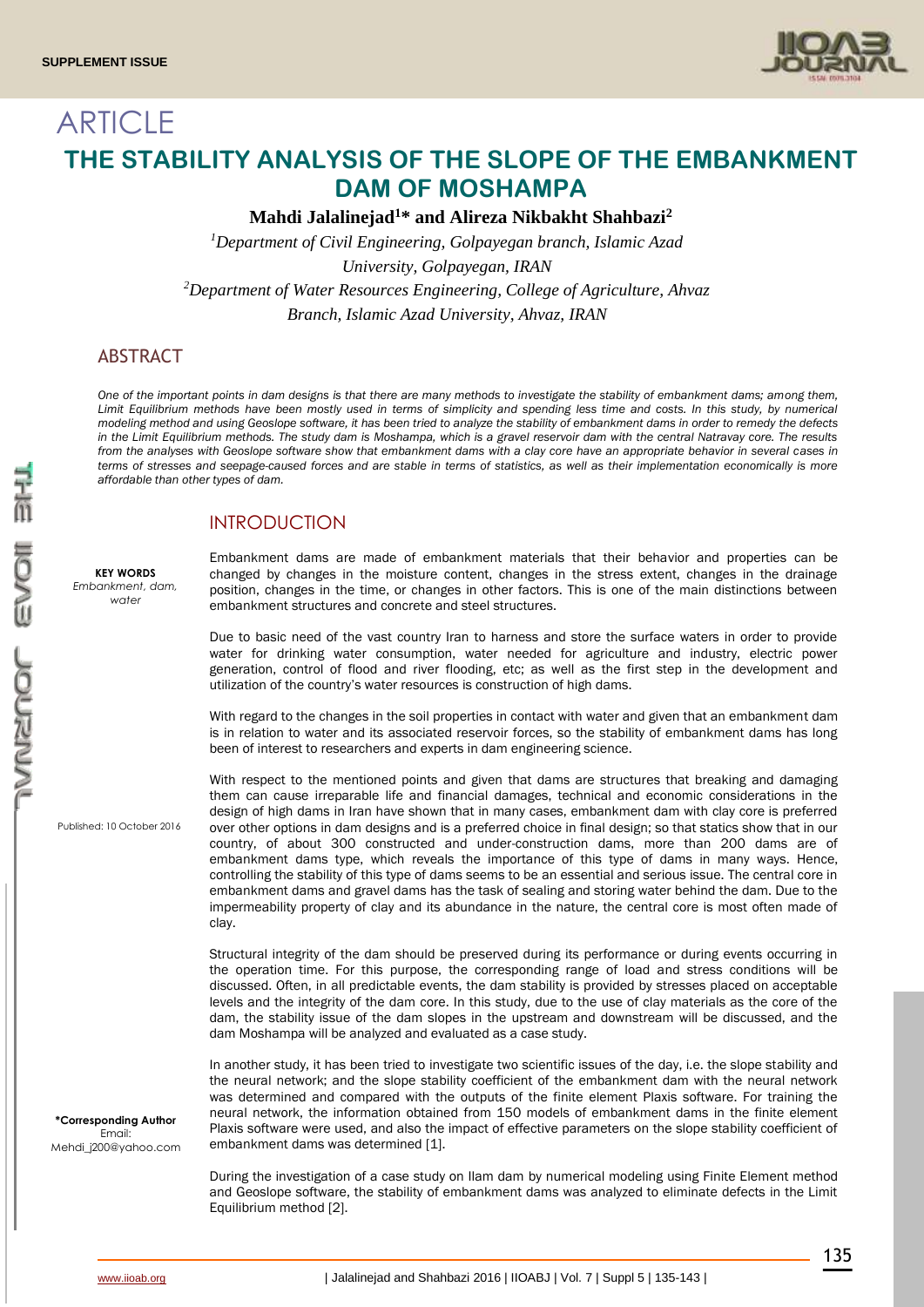

During another study, by the use of Geoslope software, the safety factors against slip and rupture on the slopes of an embankment dam with fixed specifications and geometry were investigated in two ways of Entry and Grid&Radius&exit, and it was shown that the results for the safety factor in the case Grid&Radius for the upstream and downstream slopes is about 75% more than the case Entry&Exit [3].

#### The stability analysis of embankment dam

In embankment dams, the core prevents water seepage. A segmentation embankment dam usually includes a central dense Natravay embankment core or an embankment core with slope toward upstream or a clay mixed core that its dimensions depend on the availability and specifications of materials in the site or close to it and will be required to prevent high seepage gradients. The core of embankment dam is run in the form of a rolled clay core or an impervious area such as a thick cover or a thin diaphragm or sheets of wood, steel, asphalt, or masonry. The following figure shows the rolled clay core of the case dam Moshampa which has been used in the analyses.



……………………………………………………………………………………………………………………………

The core in the place of embankment dam can be built in three forms and positions as follows:

- 1. Vertically in the middle or center of the core;
- 2. Slightly steeped towards the upstream of the dam;
- 3. Quite steeped towards the upstream of the dam.

If the downstream of the core has the slope 1V:0:5H or its slope is more towards the upstream, then the core is considered as moderately slanting core. The core is considered as slanting core if the shell of the downstream and the core have a self-stable slope at about 1V:1.25H. Usually, this amount of slope is used in the gravel dams in which the downstream sell, firstly, is made independently, and after a while, the filter and the core are run on the upstream. The upstream slope of the core is always selected more softened than that of the downstream because the water level increases as the water depth increases, and the core width should be increased.

There are different methods to investigate the static stability of the embankment dams. Some of these methods are: 1) limit equilibrium; 2) limit analysis (lower and upper limits of the plasticity theory); and 3) Finite Element method. The methods 1 and 3 are very common to determine the slope stability of ranges of an embankment dam. The Finite Element method is appropriate for the determination of distribution of stresses and strains within the levee and its foundation. These stresses and strains provide a complete feature of the behavior of the dam and offer the possibility to calculate the safety factor by comparing the shear strength on the surface in which the most vulnerable surface can be moved. Anyway, over the last few decades, the development of the Finite Element method combined with the increasing abilities of the strong computers allows designers of the embankment dams to analyze stresses and strains accurately and with real assumptions. The accuracy of the results, in fact, is only subject to the reliability of the input data on soil characteristics of the construction site.

In the analysis by the Finite Element method, the minimum and maximum principle stresses are calculated throughout the body and the foundation of the dam, and the shear stresses are determined from the results of the principle stresses. The resulted shear stresses are compared with the existent shear strength throughout the body and its foundation and then conclude the safety factor in the face with fracture. The Finite Element method for the first time was suggested by Clough & Woodwar for Geotechnical problems in 1967, but application of this method for analyzing the large embankment structures such as embankment dams was introduced by Dancan in 1996. In 1976, Clough and Zienkiewicz offered too general reports for the static analysis of the embankment dams. In 1976, Kullhaxy & Gurtowski studied the phenomenon of load transfer and Hydraulic Fracturing in the segmentation dams and they found that the phenomenon of load transfer in the embankment segmentation dams occur because of changing hardness in the adjacent areas. Keskin et al (2004) have investigated the effect of the Natravay core thickness and the seismic coefficient value 1 on the stability of both upstream and downstream slope of Kizilaca dam. Their aim has been to determine the final choice of the slopes of the Natravay core from the perspective of the optimal stability of the outer slopes of the dam, to construct economically the Natravay core and to determine whether or not withdraw the alluvium below the dam. Based on the studies conducted by Bob & Mermel (1968) after the phenomenon of overtopping, the most important factor (over 30%) for the failure of embankment dams stems from the piping phenomenon. Cracks caused by the negative effective stresses from the impact of forces acting on the body of the dam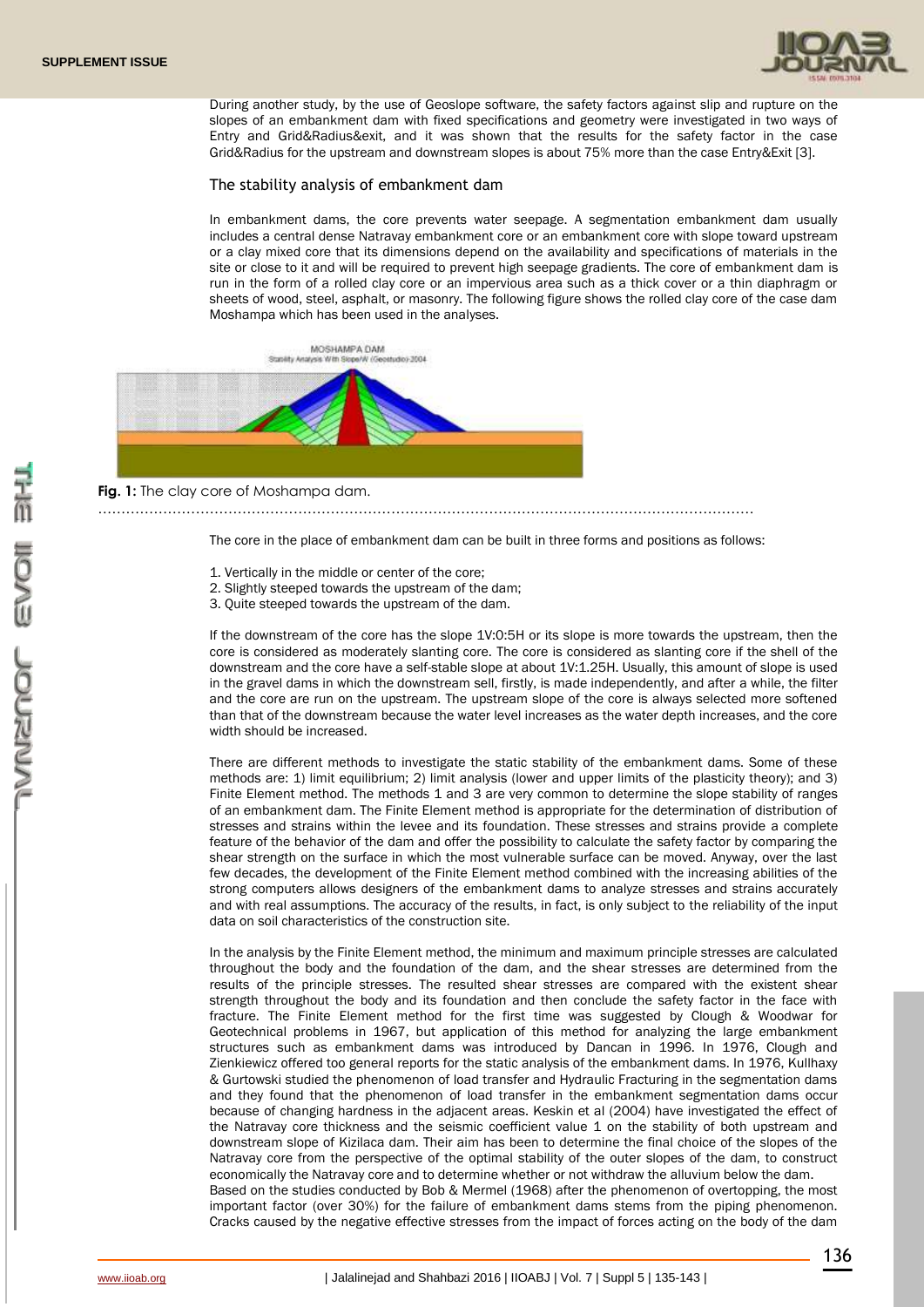

are one of the causes of this phenomenon, which can be estimated by the Finite Element method. So understanding the distribution of stress and deformation in the dam body to analyze cracks and development of them is inevitable.

#### The phenomenon of stress transfer or arching

One of the important and dangerous issues in the embankment dams is the arching phenomenon inside the dam body. This phenomenon consists of leaning the core (stress transfer) due to being softer than the stiff shell which reduces the vertical pressure on the core; (or vice versa) this phenomenon occurs due to the differences in the core density relative to the shell (or vice versa). The coefficient of arching within the core of embankment dams is obtained by the equation (1):

(1) Arching coefficient = 
$$
\frac{\sigma_v}{y.h}
$$

In which,  $\sigma_{v}$  is the total vertical pressure within the core (Kap), y is the specific gravity of the core (KN/m3), and h is the embankment height (m).

If stresses at each elevation value reduce to values smaller than water pressure at the same values because of arching, then it might result in Hydraulic Fracturing or formation of cracks caused by high water pressure.

#### Fracturing

Fracturing of embankment dams can be caused by the slope instability of the downstream and upstream of the dam. Typically, slipping occurs as a result of the loss of shear strength across weak planes or inside soils. With the release of uncontrolled waters hold behind the dam, it becomes clear that a small amount of fracturing has been occurred, and any abnormal appearance of the soil shear strength that is in contrary to the basic functions of the waters behind the dam properly represents the fracture, which can be a result of the arching phenomenon.

Comparing the Stability Analysis in the Finite Element Method and in the Limit Equilibrium Method The main unknowns in the stability analysis of the roof slope in the Limit Equilibrium method is the normal stress at the bottom of each piece. The safety factor for each piece in the limit equilibrium method is same, and each piece has a balance of forces. The advantage of using the stresses resulted from the Finite Element method is that the safety factor is independent for each piece and finally calculates the total safety factor. In this case, the safety factor against the slipping is obtained by equation (2):

$$
F.S = \frac{\sum_{1} \tau_r \Delta L_1}{\sum_{1} \tau_0 \Delta L_1}
$$
 (2)

In which, is the shear strength of each part of the slipping surface, is the length of the slipping surface component, and is the shear stress in the i-th component surface. The value of is determined by the use of the stress analysis of each element and also is obtained by considering Mohr-Coulomb law and by the use of equation (3):

 $\tau_r = C + (\sigma_n - u) \tan \phi$ (3)

In which, u is the pore water pressure. The local concentration of the shear stresses could not certainly be achieved in the arrangement of the limit equilibrium, in which the normal stress of the bottom is basically caused by the weight of the piece, and this is one of the concentrations in the Limit Equilibrium method. The Finite Element Analysis is a method that, in addition to the safety factor against fracturing, investigates deformations as well, but the Limit Equilibrium methods achieve only the safety factor against fracturing. The accuracy of the embankment dams design depends not only on the prediction of the safety factors of slopes but also on the prediction of displacements. So, displacements can be restricted within the limits of acceptable that for this end, the use of analytical methods based on the stress-strain relations of materials is suggested.

#### Geoslope software

Geoslope software have the potential to enter the material properties close to the field conditions, and unlike other software, is able to analyze the semi-saturated environment. Program SIGMA/W is a Finite Element software product that can be used for the analysis of stress and deformation of embankment structures. Also, its comprehensive formulation helps to analyze both simple and too complicated issues. Material properties in SIGMA/W can be exploited by the use of effective stress parameters for the analysis of drained soils or by total stress parameters for the analysis of non-drained soils. Pore water pressure during construction of dam

In materials indicated by the total stress parameters, changes in the non-drained water pressure can be determined from changes in the total stress using the Skempton pore water pressure parameters A and B. By specifying the material properties as total stress parameters, the options of the pore water pressure parameters A and B exist and the program SIGMA/W determines changes in the pore water pressure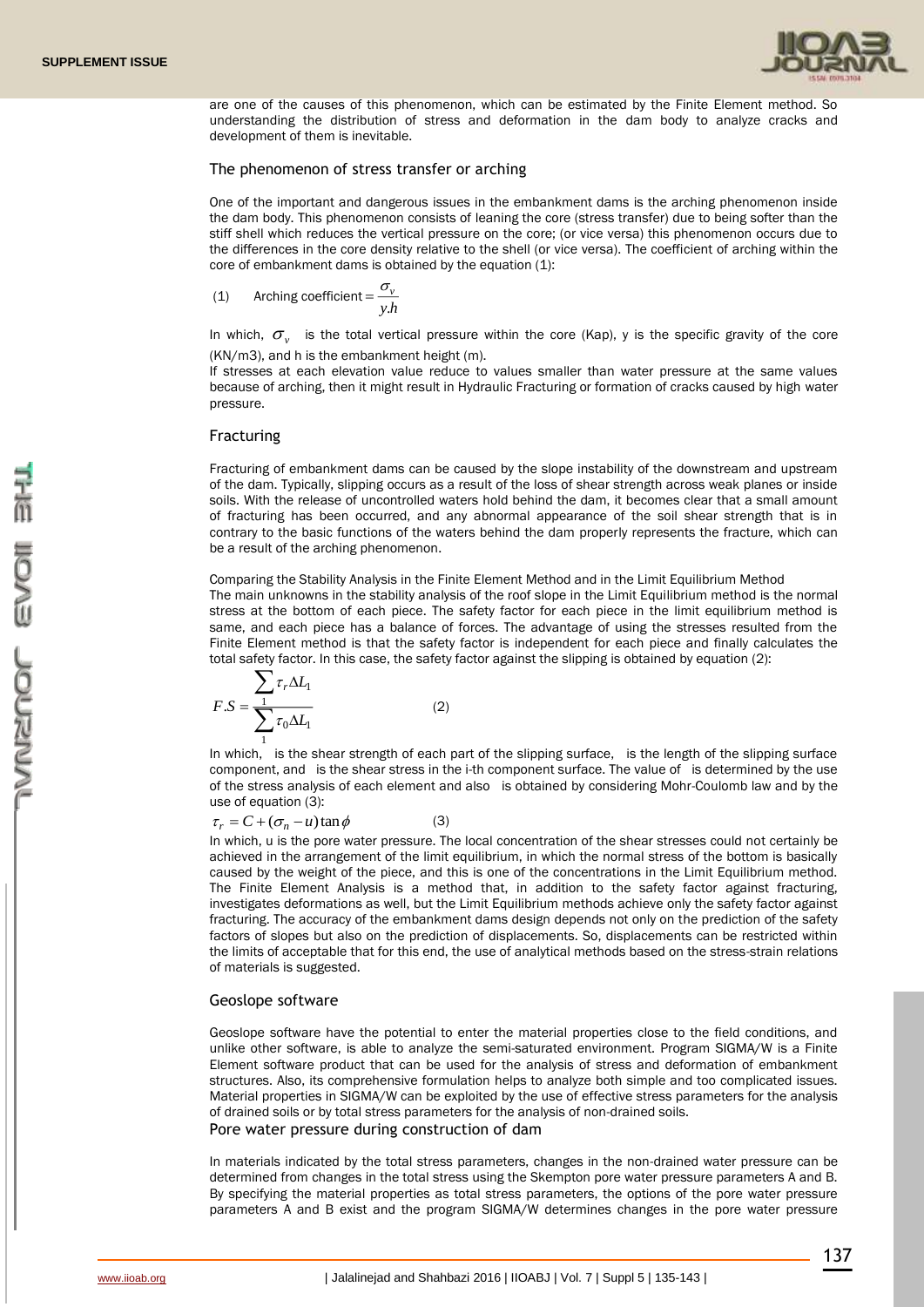

based on these parameters. The equation investigation for changes in the pore water pressure has been shown in equation (4) by the use of parameters A and B:

$$
\Delta u = \beta \left( \frac{\Delta \sigma_1 + \Delta \sigma_2 + \Delta \sigma_3}{3} \right) + \alpha \sqrt{\left( \Delta \sigma_1 - \Delta \sigma_2 \right)^2 + \left( \Delta \sigma_2 - \Delta \sigma_3 \right)^2 + \left( \Delta \sigma_3 - \Delta \sigma_1 \right)^2}
$$
(4)

In which, A=α and B=β. The pore water pressure parameters A and B in the program SIGMA/W are defined using functions. The parameter B is defined as a function of the negative or positive pore water pressure which helps for the analysis of the saturated and unsaturated soil conditions. In this study, using the above-mentioned parameters A and B, the pore water pressures during the construction of the dam are estimated in the effect of the stress changes.

#### The relations governing on the stability analysis and slope/w software

The static analysis in this study has been done based on the application of the matric suction. In the stability analysis in the Limit Equilibrium method by the help of SLOPE/W, there are only two ways to apply the matric suction in the shear strength of unsaturated soil and the estimation of the safety factors; one of them is the determination of materials suction friction angle ( ) which does not have a high accuracy due to considering it as fixed in the depth by the software. The second way is the definition of moisture curve of materials for the estimation of the expected suction from this curve which acts much more accurate the previous method (Krahn, 2014). Thus, in this study, according to the equation (5) (Vanapalli et al., 1996), the moisture curve of materials has been used to calculate the shear strength of the unsaturated soil and finally to estimate the safety factors:

$$
s = c' + (\sigma_n - u_a) \tan \phi' + (u_a - u_w) \left[ \left( \frac{\theta_w - \theta_r}{\theta_s - \theta_r} \right) \right] \tan \phi'
$$
 (5)

In which, c' and are adhesion and effective internal friction angle, respectively; is the value of irreducible moisture; and is the moisture value at different suctions. The safety factors in the stability analysis by the Limit Equilibrium method as advised by Mahdavi et al. (2010) have been obtained based on the Morgenstern Method (Morgenstern, 1963). Because due to considering the synchronous effect of all the forces, it usually concludes a lower safety factor and has a less error percentage than other methods. The properties of the intended materials as the stuff of the homogeneous dam body was selected based on the unsaturated soil hydraulic database (UNSODA), and for this purpose, the soil sample with the code 2360 was selected from this database as clay soil with low permeability and was used in the modeling. The physical specifications, the average of the shear strength parameters, as well as the gradation curve of materials are presented in [Tables 1 and 2] and [Fig. 2].

#### **Table 1:** Specifications of the selected sample (Anon, 1996)

| Sample number | Soil kind | dry<br>$(\text{qr/cm}^3)$ | solid<br>$\rm (gr/cm^3)$ | The soil special The special The volumetric Saturated<br>weight weight of the soil water content in hydraulic<br>grains the saturated conductivity<br>mode | (cm/dav) |
|---------------|-----------|---------------------------|--------------------------|------------------------------------------------------------------------------------------------------------------------------------------------------------|----------|
| 2360          | clav      | 1.73                      | 2.573                    | 0.492                                                                                                                                                      |          |

#### **Table 2:** Specifications of the selected sample (Anon, 1996)

| Soil kind                                                                       | Optimal moisture (%) | <b>Adhesion</b><br>in<br>compressed<br>$(C_0)$ (KN/m <sup>2</sup> ) | the<br>mode | <b>Adhesion</b><br>in<br>saturated mode (Csat)<br>(KN/m <sup>2</sup> ) | Internal friction angle<br>the<br>(degree) |
|---------------------------------------------------------------------------------|----------------------|---------------------------------------------------------------------|-------------|------------------------------------------------------------------------|--------------------------------------------|
| Sticky clay soil                                                                | 17.3                 | 91                                                                  |             | 14                                                                     | 28                                         |
| $1 - 4$<br>Ar<br>$\ddot{\phantom{1}}$<br>$+1$<br>T <sub>1</sub><br>adian<br>(4) | $-48 - 236$          |                                                                     |             |                                                                        |                                            |
|                                                                                 | فطر ذرات (مبلي متر)  |                                                                     |             |                                                                        |                                            |

Determination of the parameters under investigation in the analysis for the seepage and

stability of the reservoir rapid drawdown

The rapid drawdown occurs when the water level in the vicinity of the slope falls so sharply that the soil inside the slope does not have enough time to drain and the fryatic level inside the slope could not appropriately follow the final level of the reservoir water and stays for a while in its original location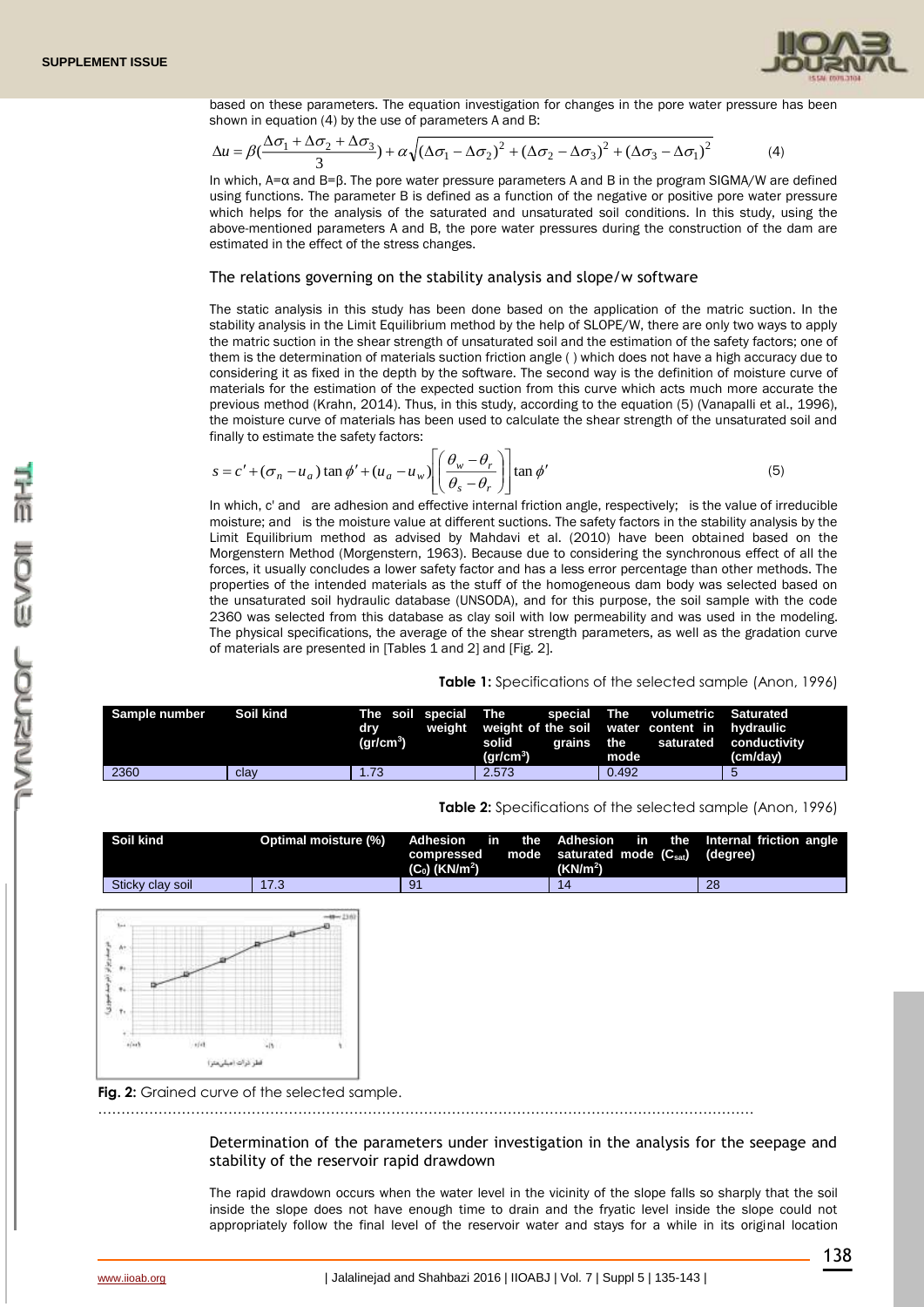

(Griffiths & Lane, 2000). One of the most important factors in the phenomenon of the rapid drawdown is drawdown ratio and drawdown rate. The drawdown ratio is expressed as L/H, where as shown in Figure 3, L is the value of drop in the reservoir level due to the drawdown and H is the balance of normal water level in the reservoir. Also, according to Figure4, the drawdown rate means the dropped balance of the reservoir water as compared to the time, which is shown by R, and its unit is centimeters per day (cm.day) or meters per day (m.day) (Berilgen, 2007). America Development Organization (Anon, 1987) has suggested the critical drawdown rate as equivalent to 0.5 feet (15 cm) per day. To investigate the effect of the drawdown rate on all the analyses, four rates 0.15, 0.5, 1, and 2 were used.



**Fig. 4:** Drawdown rate (Berilgen, 2007). **Fig. 3:** Drawdown ratio (Griffiths & Lane,2000).

……………………………………………………………………………………………………………………………

Soil water characteristic curve was estimated by the use of four methods existing in seep/w software. In addition to them, based on the real data UNSODA, a total of five kinds of soil water characteristic curves were obtained. Also, the permeability functions were estimated based on the three methods available in seep/w software and by the default of the above characteristic curve. The statistic parameters of Root Mean Square Error (RMSE) and the indicator Nash-Sutcliffe (NSE) were calculated to determine the curve by the Best Estimation in relation to the real data UNSODA (KBE) and the Worst Estimation in relation to the real data UNSODA (KWE) and were used in its modeling according to [Table 3]. In addition to the selection of the above permeability functions, the use of linear estimation (Ksat) (Linear Estimation: in zero mutric suction, K=Ksal and in mutric suction=-100kpa, K=Ksal/100), which is equal to the saturated hydraulic conductivity and is independent of mutric suction and the function obtained from the real data (KUNSODA), generally has led to the application of five kinds of hydraulic conductivity function in all the analyses. An example of hydraulic specifications of materials in order to use in the modeling has been provided in [Table 3]. In addition to the stability analysis, the soil water functions indicated in the following table has been used in Transient State Seepage Analysis (rapid drawdown of the reservoir) as well.

| <b>Hydraulic conductivity functions</b> | Soil water functions                  | <b>Symptoms</b>                    |
|-----------------------------------------|---------------------------------------|------------------------------------|
| $K_{BE}$                                | $\theta_{_{BE}}$                      | $K_{BE}(\theta_{BE})$              |
| $K_{WE}$                                | $\theta_{\scriptscriptstyle{WE}}$     | $K_{WE}(\theta_{WE})$              |
| $K_{LE}$                                | $\theta_{BE}$                         | $K_{LE}(\theta_{BE})$              |
| $K_{LE}$                                | $\theta_{LE}$                         | $K_{LE}(\theta_{LE})$              |
| $K_{LE}$                                | $\theta_{\rm sat}$                    | $K_{LE}(\theta_{sat})$             |
| $K_{UNSODA}$                            | $\theta_{\scriptscriptstyle{UNSODA}}$ | $K_{UNSODA}$ ( $\theta_{UNSODA}$ ) |
| $K_{\;\scriptscriptstyle sat}$          | $\theta_{\rm sat}$                    | $K_{\rm sat}$ $(\theta_{\rm sat})$ |

**Table 3:** Hydraulic conductivity and sticky soil water functions in order to use in the modeling

Designation of the optimal dimensions of the homogeneous dam level

In this study, the optimal geometric dimensions have been calculated based on the genetic algorithm provided by Montasery et al. (2010) located on the impermeable foundation, which almost is in accordance with the existing design criteria; and comparing to the method proposed by American Development Organization, it suggests smaller dimensions, but it has similar results when comparing to the values proposed by Sherard. The above algorithm has been proposed to design the optimal dimensions of heterogeneous embankment dams. Thus in this study, to determine the optimal dimensions of homogeneous embankment dams, the same stuff of core and shell materials are selected, and the optimal dimensions are calculated based on this. Data necessary to determine the optimal dimensions of the homogeneous embankment dams section are: dam height (H), dam crest width (b), the water level of the dam upstream (h), the effective adhesion and angle of materials internal friction, the maximum dry density and permeability density of materials.

# RESULTS

Dynamic analysis of the dam moshampa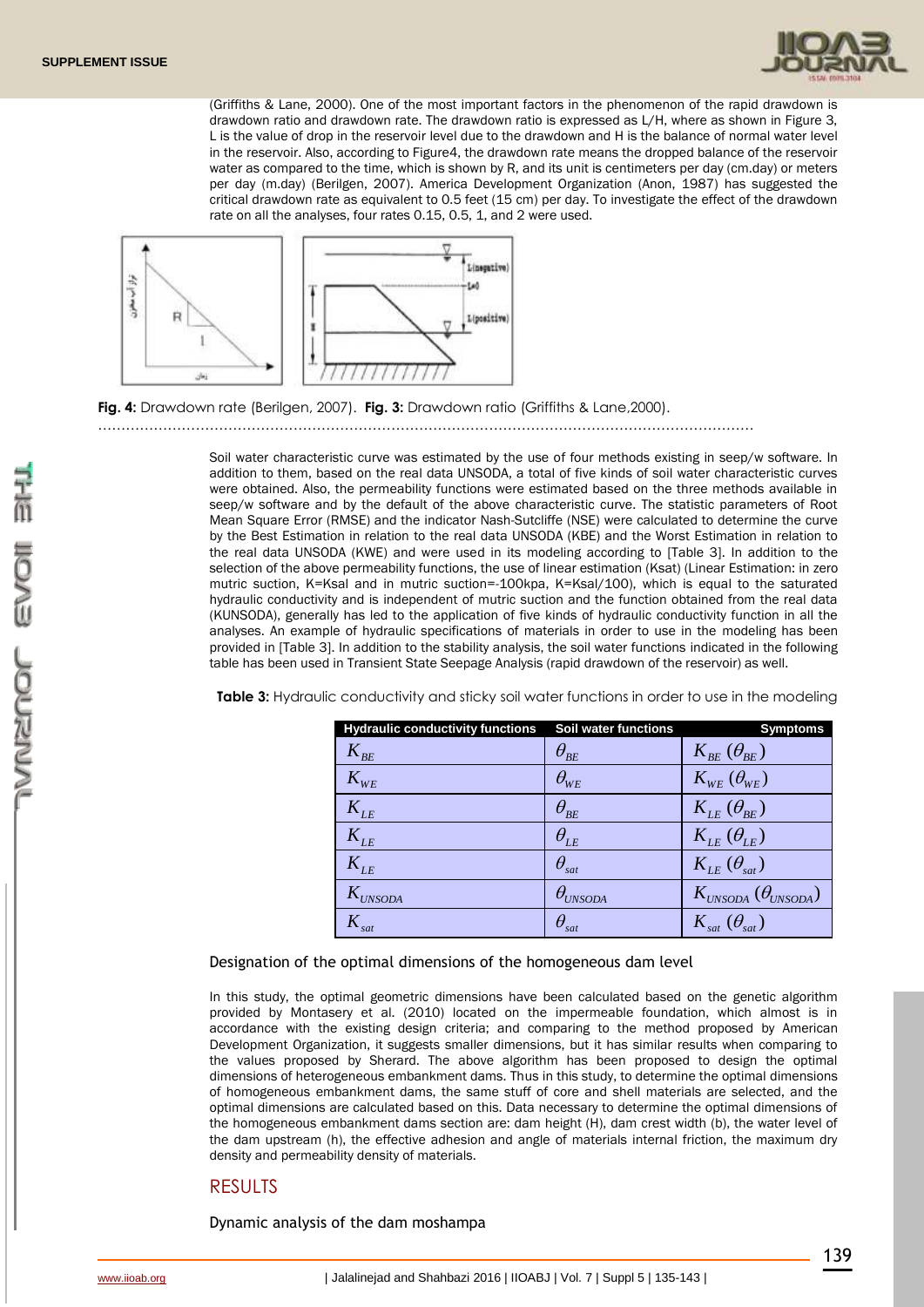

In this section, dynamic analyses of the dam Moshampa on critical section are examined. The history of input acceleration, the geometry of model, material properties and the method to determine displacements are provided and finally, residue displacements are calculated.

#### Analysis using equivalent linear method

In the Equivalent Linear Method, three parameters are taken into consideration: maximum shear modulus Gmax, changes in the modulus reduction ratio G/Gmax, and damping with the shear strain. The solution is completely linear elastic, but by some times of trails and errors the best shear modulus and the intended damping for the equilibrium equation are calculated.

#### Determination of displacements the slipping block newmark

In the Limit Equilibrium method, the safety factors less than 1 in the quasi-static conditions represent the movement of the slipping surface under investigation. In these circumstances, in fact, the earthquake force is more than the resistance of the considered slope, and the difference between these quantities leads to applying the force on the slipping block and finally displaces the block. This idea was proposed by Newmark for the first time. The difference between the induced acceleration and the critical acceleration ky results in the speed in the sipping block, and finally, displaces the block. In fact, during an earthquake, the slipping mass moves across the plane from the moment that the safety factor is less than 1, and stops at the time and location in which the stress from earthquake is less than the resistance of the slipping surface, and the balance is reestablished. Based on the relative displacement quantity of the slipping surface that may be in the range of a few centimeters to several meters, the stability and instability of the dam is investigated.

The slope stability of the dam body is estimated by the use of a computer program GEO-SLPOE/W-2004. In this program is based on the methods Bishop and Spencer, and is able to estimate the safety factor on the fracture levels in the circular, wedge or any arbitrary form by the use of body segmentation methods. In this program, the fracture level related to the least safety factor is obtained, which is compared with the allowed safety factor under development by authorities.

#### Seismic input on dynamic analyses

The conducted dynamic analyses are based on the earthquake history in MCL conditions. The earthquake acceleration history and acceleration response spectra with 5% damping has been obtained. The history of input acceleration has been obtained by reforming the acceleration history of water station. In addition, to have more reliability and control in the stability calculations based on the recommendations of the Southern California Earthquake Center Regulations "DMG 117 Guidelines", for seismic coefficient K=0.15 with a minimum of safety factor S.F=1.1 and finally for an earthquake with a magnitude M=7.4 and amax=0.43g, seismic coefficient K=0.20 (which is equal to the maximum accelerations of designation of the seismic countries such as "Turkey, Korea, and Japan" as well) with a minimum of safety factor S.F=1.00 was done as well. The history of the crest acceleration is as in the [Fig. 5].



**Fig. 5:** The acceleration of the reformed water map for MCL level.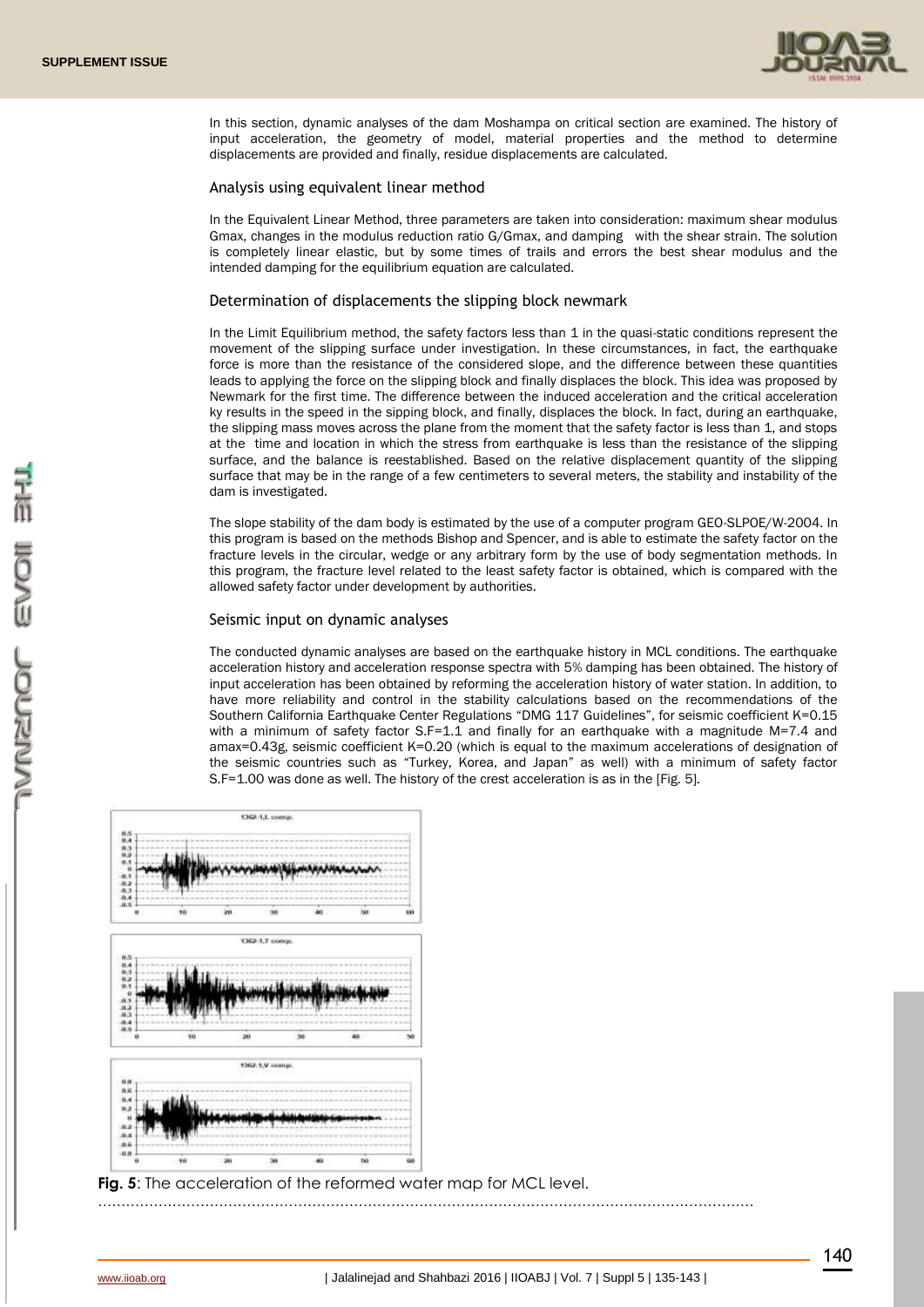

## Materials Properties in Dynamic Analyses

As mentioned previously, the dynamic analyses have been done by the Equivalent Linear Method. It was noted that usually, there are three basic parameters as follows:

The maximum shear modulus of materials

Shear modulus reduction with increased shear strain

Increased damping with increased shear strain

All above parameters are obtained from the special dynamic experiments. Also, some relations offered by different researchers can be used that in these studies this way has been applied.

### **Table 4:** The maximum shear modulus for the dam body

| <b>Material kind</b>      | Area | <b>Maximum shear modulus (Gmax)</b>                                | Reference               |
|---------------------------|------|--------------------------------------------------------------------|-------------------------|
| Clay core                 |      | 3270 $\frac{(2.97-e)^2}{1+e} (\sigma'_0)^{0.5}$                    | Hardin & Black (1968)   |
| Filter and drainer        |      | $220K_{2\text{max}}(\sigma_0')^{0.5}$                              | Seed & Edriss (1970)    |
| Corner-rounded sell stone |      | 8400 $\frac{(2.17-e)^2}{1+e} (\sigma'_0)^{0.55}$                   | Kokusho & Esashi (1981) |
| Rockfill                  | 4    | $\frac{13000\times(2.17-e)^2}{(0.060)}(\sigma'_0)^{0.55}$<br>$1+e$ | Kokusho & Esashi (1981) |

Table 4: the values of critical accelerations and residue displacements in the upstream and downstream slipping surfaces

| <b>Slope</b>    | <b>Slipping block</b> | <b>Critical</b><br>acceleration<br>coefficient (Ky) | <b>Horizontal</b><br>displacement<br><b>of</b><br>residue (cm) | Vertical displacement<br>(cm) |
|-----------------|-----------------------|-----------------------------------------------------|----------------------------------------------------------------|-------------------------------|
| <b>Upstream</b> | SU <sub>1</sub>       | 0/19                                                | 44                                                             | 21                            |
|                 | SU <sub>2</sub>       | 0/24                                                | 83                                                             | 40                            |
|                 | SU <sub>3</sub>       | 0/25                                                | 107                                                            | 51                            |
|                 | SU <sub>4</sub>       | 0/27                                                | 145                                                            | 69                            |
| Downstream      | SD <sub>1</sub>       | 0/29                                                |                                                                |                               |
|                 | SD <sub>2</sub>       | 0/43                                                | g                                                              |                               |
|                 | SD <sub>3</sub>       | 0/45                                                | 23                                                             | 12                            |
|                 | SD <sub>4</sub>       | 0/54                                                | 24                                                             | 12                            |

Slope Stability Analyses of Slopes of Moshampa Dam Body

1. Critical sections

2. Load mode

3. The mode of construction ending

4. The mode of stable seepage

5. The mode of half-full reservoir

6. The mode of rapid water drop in reservoir

## **Table 6:** The allowed intended safety factors in slope stability analyses

| Mode           | Load mode                                                | Load mode | Minimum of allowed safety<br>factor               |
|----------------|----------------------------------------------------------|-----------|---------------------------------------------------|
| $\overline{1}$ | End of construction                                      | 1/4       | For<br>the<br>upstream<br>and<br>downstream slope |
| 2              | Half-full reservoir                                      | 1/5       | For the upstream slope                            |
| 3              | Rapid water drop in reservoir from the normal<br>balance | 1/2       | For the upstream slope                            |
| $\overline{4}$ | Stable seepage from the normal balance                   | 1/5       | For the downstream slope                          |
| 5              | Mode 1 with earthquake loading                           | 1/15      | Seismic coefficient equal to<br>0.1q              |
| 6              | Mode 1 with earthquake loading                           | 1/10      | Seismic coefficient equal to<br>0.12q             |
| $\overline{7}$ | Mode 1 with earthquake loading                           | 1/00      | Seismic coefficient equal to<br>0.15q             |
| 8              | Modes 2 and 4 with earthquake loading                    | 1/15      | Seismic coefficient equal to<br>0.12q             |
| 9              | Modes 2 and 4 with earthquake loading                    | 1/10      | Seismic coefficient equal to<br>0.15a             |
| 10             | Modes 2 and 4 with earthquake loading                    | 1/00      | Seismic coefficient equal to<br>0.2q              |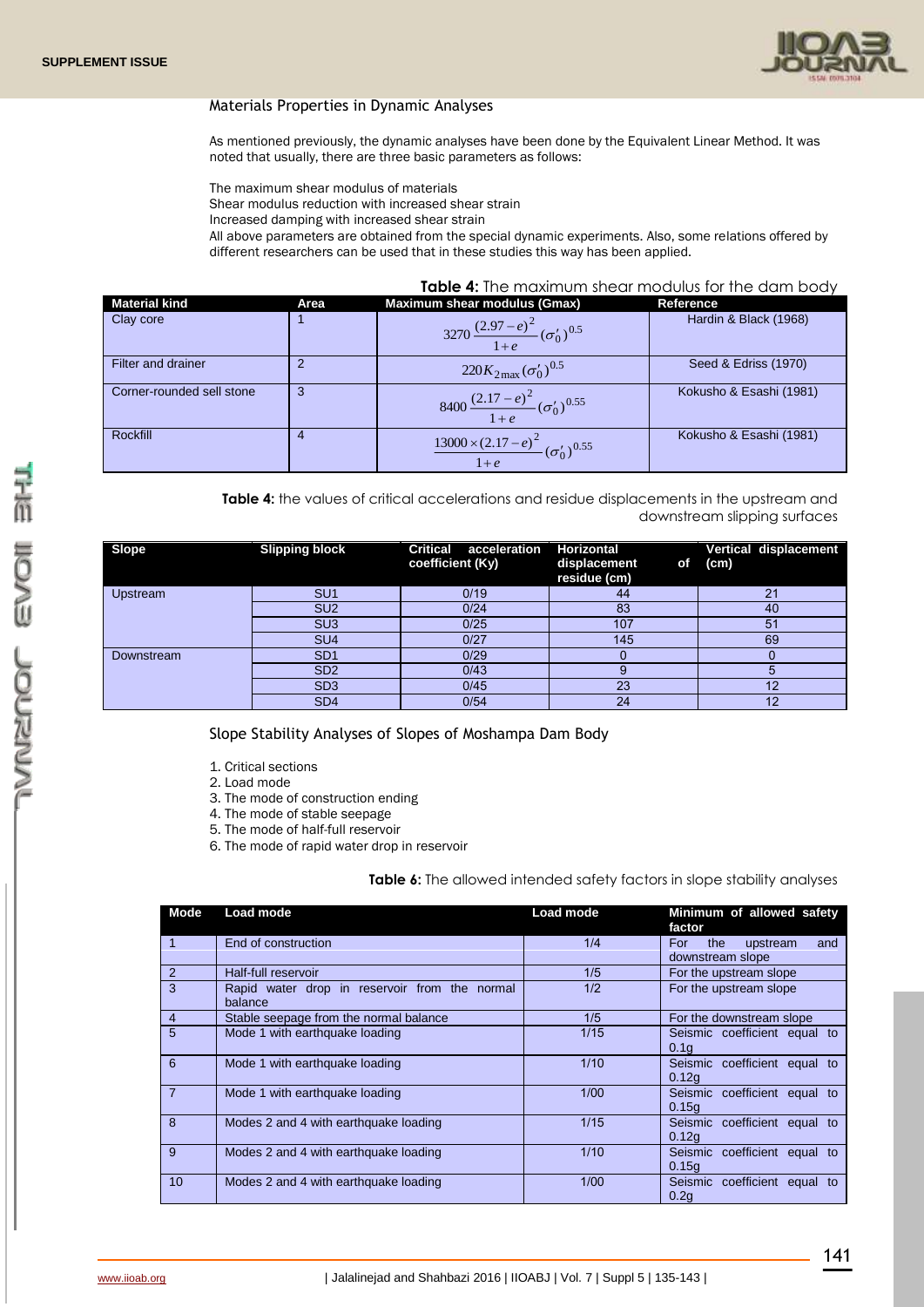

# Overall Conclusion by the Limit Equilibrium Method

From the results of the slope stability analyses conducted on the critical sections of the dam in different loading modes and in static and quasi-static conditions, it can be concluded that, in general, the stability of much of the dam, which is located in riverbed and alluvial foundation, determines the slopes of the dam body. According to the analyses results, the stability of the dam slopes on this location in static conditions has been well provided; and in the quasi-static conditions, the stability of the dam slopes are well provided as well.

### Static analyses and seepage analyses in the finite element method by the plaxis software

The results of the seepage analyses are expressed to determine the seepage amount of the body and foundation of the dam and the flow gradients and, in general, to investigate the stability against the seepage forces.

## The Aim of Seepage Calculations

- 1. To determine the equi-potential lines, water pressure, and current
- 2. To calculate the output rate of the body and foundation;
- 3. To calculate the hydraulic gradients in the dam core and current focus points.

#### Sections under Examination in the Seepage Analyses

According to the longitudinal profile and cross-sections of the dam, it is observed that there is an alluvial foundation with depth ~22m and length ~120m from the riverbed bellow on the dam axis, which is exploited to seal the foundation from bellow the core. To gain an estimation of the output rate and the gradients available in the foundation, the rock foundation section with depth 200m has been modeled.

**Table 7:** Permeability characteristics of the materials of the body of the dam Moshampa

| <b>Material kind</b>               | Clay core                                            | <b>Filter</b>          | <b>Drainer</b> | <b>Upstream</b><br>downstream shell | and Rockfill in the<br>exterior shell of<br>the upstream and<br>downstream |
|------------------------------------|------------------------------------------------------|------------------------|----------------|-------------------------------------|----------------------------------------------------------------------------|
| Permeability<br>coefficient (cm/s) | $K_r = 1 \times 10^{-6}$<br>$K_v = 1 \times 10^{-7}$ | $K = 1 \times 10^{-4}$ | $K = 0.5$      | $K = 1 \times 10^{-3}$              | $K = 0.1$                                                                  |

**Table 8:** The results of seepage analysis in section 1 (in the riverbed) of Moshampa dam with the sealing curtain in different depths

| Depth of the<br>sealing<br>curtain | <b>Maximum</b><br>gradients in<br>the clay core | Average<br>gradient in<br>the<br>foundation | <b>Maximum</b><br>gradient in in<br>downstream<br>output of the<br>core | Lifting force<br>downstream | <b>Total output</b><br>rate | <b>Total output</b><br>rate | Output rate         |
|------------------------------------|-------------------------------------------------|---------------------------------------------|-------------------------------------------------------------------------|-----------------------------|-----------------------------|-----------------------------|---------------------|
| $\Omega$                           | 1/7                                             |                                             | 0/2                                                                     | 1/5                         | 274                         | 8650000                     | $1/37\times10^{3}$  |
| 60                                 | 1/7                                             | 0/7                                         | 0/1                                                                     |                             | 220                         | 6940000                     | $1/1 \times 10^{3}$ |
| 80                                 | 1/7                                             | 0/6                                         | 0/1                                                                     | 0/9                         | 195                         | 6160000                     | $976 \times 10^{6}$ |
| 100                                | 1/7                                             | 0/4                                         | 0/8                                                                     | 0/7                         | 173                         | 5450000                     | $868 \times 10^{6}$ |
| 120                                | 1/7                                             | 0/3                                         | 0/6                                                                     | 0/6                         | 154                         | 4850000                     | $768 \times 10^{6}$ |
| 140                                | 1/7                                             | 0/3                                         | 0/6                                                                     | 0/5                         | 134                         | 4230000                     | $670 \times 10^{6}$ |

**Table 9:** The results of seepage analysis in section 2 (section in the flanks) of Moshampa dam with the sealing curtain in different depths

| Depth of<br>the<br>sealing<br>curtain | <b>Maximum</b><br>gradients in<br>the clay core | Average<br>gradient in the<br>foundation | <b>Maximum</b><br>in<br>gradient<br>downstream<br>the<br>of<br>output<br>core | Lifting force in<br>downstream | Total<br>output<br>rate | <b>Total output</b><br>rate | Output<br>rate       |
|---------------------------------------|-------------------------------------------------|------------------------------------------|-------------------------------------------------------------------------------|--------------------------------|-------------------------|-----------------------------|----------------------|
| $\Omega$                              | 1/4                                             |                                          | 0/2                                                                           | 2/2                            | 330                     | 10500000                    | $1/65 \times 10^{3}$ |
| 70                                    | 1/4                                             | 0/5                                      | 0/15                                                                          | 0/9                            | 170                     | 5250000                     | $833 \times 10^{6}$  |
| 90                                    | 1/4                                             | 0/4                                      | 0/1                                                                           | 0/7                            | 132                     | 4160000                     | 660x10 <sup>6</sup>  |
| 120                                   | 1/4                                             | 0/3                                      | 0/05                                                                          | 0/5                            | 108                     | 3400000                     | $540 \times 10^{-6}$ |

142